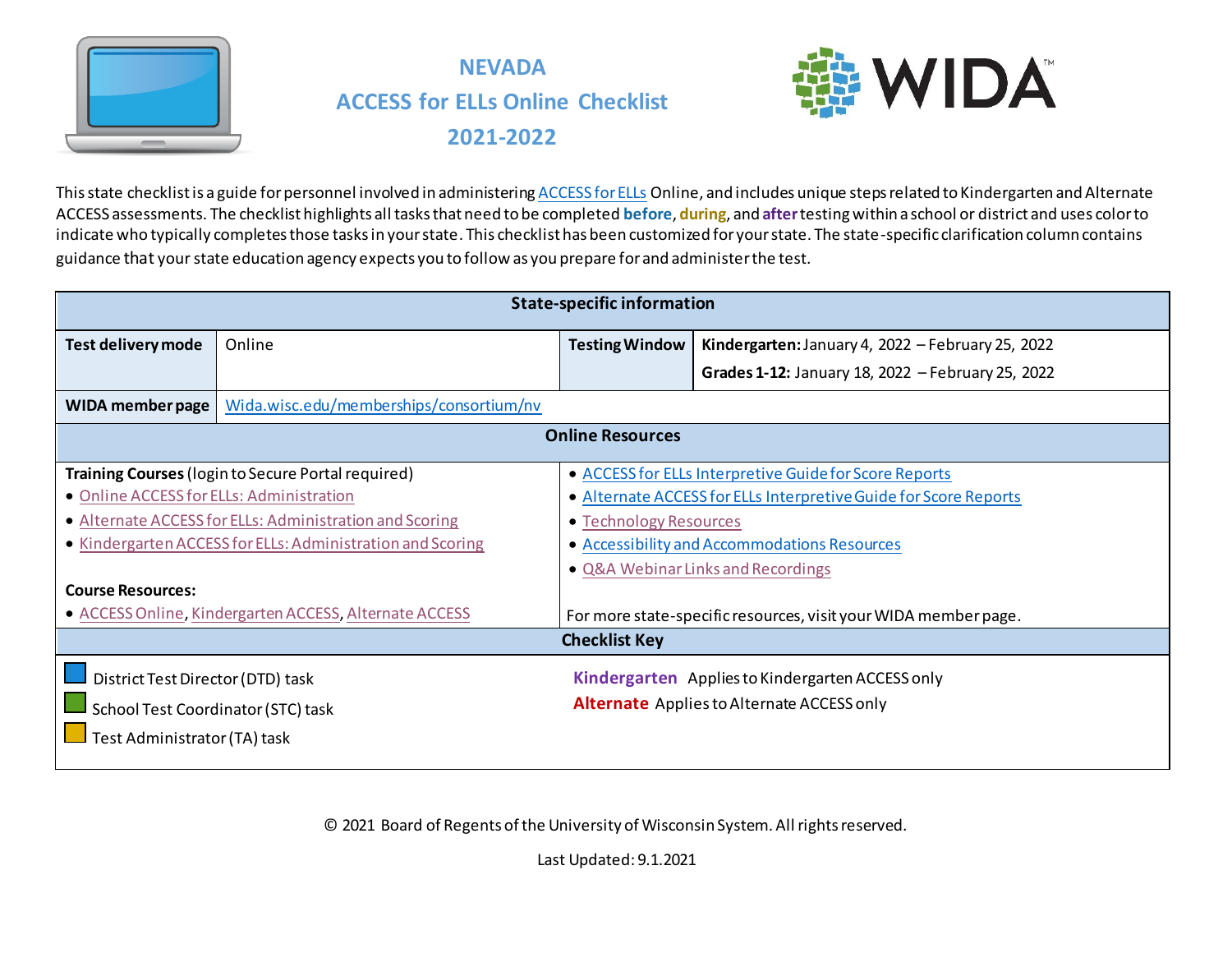

| Εp                        |   | 집                         | <b>Task</b>                                                                                                                                      | <b>State-specific Clarification</b>                                                                      | ✓ |
|---------------------------|---|---------------------------|--------------------------------------------------------------------------------------------------------------------------------------------------|----------------------------------------------------------------------------------------------------------|---|
|                           |   | $\boldsymbol{\mathsf{X}}$ | Determine which ACCESS for ELLs assessment(s) you are<br>responsible for administering.                                                          |                                                                                                          |   |
| $\boldsymbol{\mathsf{X}}$ | x | $\mathbf{x}$              | Review training requirements based on your role.                                                                                                 |                                                                                                          |   |
| X                         | х | $\mathbf{x}$              | Log in to your WIDA account and agree to the Non-Disclosure and<br>User Agreement (NDUA) that pops up automatically upon first<br>login.         | See the NV state page for guidance regarding order of contact to<br>obtain a WIDA Secure Portal account. |   |
| $\boldsymbol{\mathsf{x}}$ |   | $\mathbf{x}$              | Log in to WIDA AMS and agree to security terms that appear<br>automatically at first login.                                                      | See the NV state page for guidance regarding order of contact to<br>obtain a WIDA AMS account.           |   |
| $\boldsymbol{X}$          | х | $\mathbf{x}$              | Watch the Training Overview module, located in the Online<br>ACCESS for ELLs: Administration course.                                             |                                                                                                          |   |
| X                         |   |                           | Set up WIDA AMS accounts for Technology Coordinators and Test<br>Administrators. Tip: If you need assistance, review the WIDA AMS<br>User Guide. |                                                                                                          |   |
|                           |   |                           | Submit Pre-ID file to DRC.                                                                                                                       | Managed by State via file upload.                                                                        |   |
| $\boldsymbol{\mathsf{X}}$ |   |                           | Watch the Ordering Materials module, located in the Online<br>ACCESS for ELLs: Administration course.                                            |                                                                                                          |   |
| $\mathbf{x}$              |   |                           | Order materials in WIDA AMS.                                                                                                                     |                                                                                                          |   |
| $\boldsymbol{X}$          |   |                           | Discuss district and school technology needs and capacity to<br>administer the online test with the Technology Coordinator.                      |                                                                                                          |   |
| $\boldsymbol{X}$          |   | $\boldsymbol{\mathsf{x}}$ | Watch the Accessibility Overview module, located in the Online<br>ACCESS for ELLs: Administration course.                                        |                                                                                                          |   |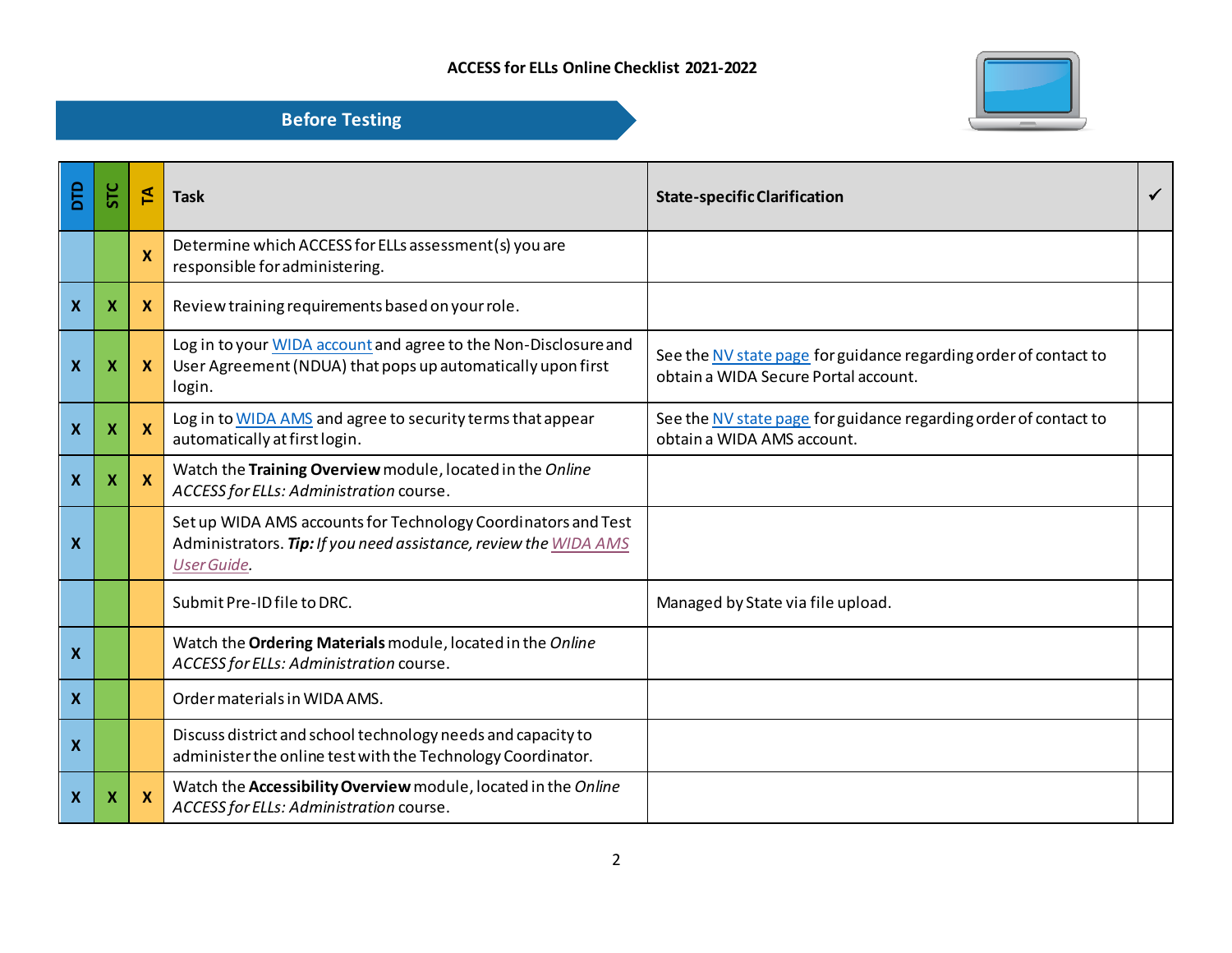

| <b>DTD</b>                | <b>STC</b>                | 돈            | <b>Task</b>                                                                                                                                                                                                                                                                       | <b>State-specific Clarification</b>                                                                           | ✓ |
|---------------------------|---------------------------|--------------|-----------------------------------------------------------------------------------------------------------------------------------------------------------------------------------------------------------------------------------------------------------------------------------|---------------------------------------------------------------------------------------------------------------|---|
| $\boldsymbol{\mathsf{X}}$ | X                         | X            | Watch the Assigning Accommodations module, located in the<br>Online ACCESS for ELLs: Administration course.                                                                                                                                                                       | Districts maintain local policies regarding accommodation<br>management.                                      |   |
|                           | X                         | $\mathbf{x}$ | Meet with all stakeholders regarding testing needs for students<br>with an IEP or 504 plan. Refer to the Administrative Considerations<br>section of the Accessibility and Accommodations Manual to<br>consider testing needs for students who do not have an IEP or 504<br>plan. | Consult district policy.                                                                                      |   |
| $\boldsymbol{\mathsf{X}}$ | $\boldsymbol{\mathsf{x}}$ |              | In WIDA AMS, assign accommodations for students with an IEP or<br>504 plan.                                                                                                                                                                                                       | Consult district policy.                                                                                      |   |
| $\pmb{\mathsf{X}}$        | X                         |              | Optional: Modify default test sessions in WIDA AMS to meet<br>district/school needs.                                                                                                                                                                                              |                                                                                                               |   |
| $\boldsymbol{\mathsf{X}}$ | X                         |              | Finalize student counts. Add any new students to WIDA AMS and<br>assign them to test sessions.                                                                                                                                                                                    |                                                                                                               |   |
| $\boldsymbol{\mathsf{X}}$ | X                         | $\mathbf{x}$ | Review student data for accuracy in WIDA AMS. Confirm that all<br>students are listed in WIDA AMS and assigned to correct test<br>sessions.                                                                                                                                       |                                                                                                               |   |
| $\boldsymbol{\mathsf{x}}$ | X                         |              | Watch the Test Scheduling module, located in the Online ACCESS<br>for ELLs: Administration course.                                                                                                                                                                                |                                                                                                               |   |
| X                         | X                         |              | Create a testing schedule. All Kindergarten and Alternate<br>ACCESS test sessions should be one-on-one. Tip: Allow several<br>days at the end for makeup testing. See the Test Coordinator<br>Manual for help with scheduling.                                                    |                                                                                                               |   |
|                           | X                         | X            | Plan a seating arrangement for testing areas. Verify that students<br>are adequately spaced for the Speaking Test.                                                                                                                                                                | Refer to Test Scheduling in Section 6 of the Test Coordinator<br>Manual for guidance on seating arrangements. |   |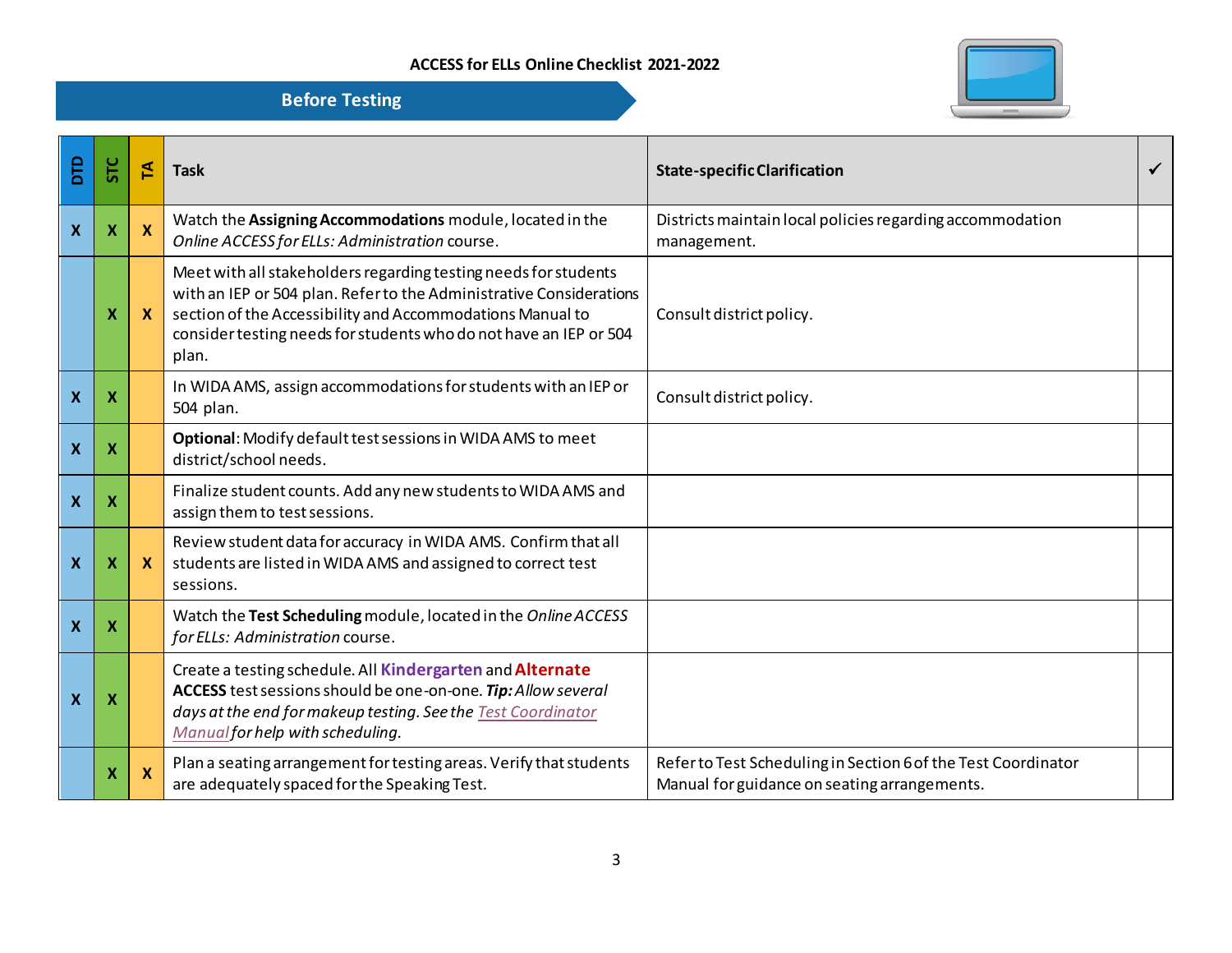

| Бp                        | 5TC                       | F        | <b>Task</b>                                                                                                                                                                              | <b>State-specific Clarification</b>                           | ✓ |
|---------------------------|---------------------------|----------|------------------------------------------------------------------------------------------------------------------------------------------------------------------------------------------|---------------------------------------------------------------|---|
| $\boldsymbol{X}$          | $\boldsymbol{\mathsf{x}}$ | X        | Watch the Test Practice and Test Tickets module, located in the<br>Online ACCESS for ELLs: Administration course.                                                                        |                                                               |   |
| $\boldsymbol{\mathsf{X}}$ | X                         | X        | Plan communication for parents/family members about ACCESS<br>for ELLs testing and upcoming testing schedule.                                                                            | Visit the Family Engagement page for parent/family resources. |   |
| $\boldsymbol{\mathsf{X}}$ | X                         | <b>X</b> | Watch the Managing Test Materials module, located in the Online<br>ACCESS for ELLs: Administration course.                                                                               |                                                               |   |
| $\boldsymbol{\mathsf{x}}$ | X                         |          | Receive, inventory, and distribute test materials to designated<br>sites/staff.                                                                                                          |                                                               |   |
|                           | X                         |          | Review materials for correct amount and type. Report the amount<br>and type of overage to the District Coordinator.                                                                      |                                                               |   |
| $\boldsymbol{\mathsf{X}}$ |                           |          | Watch the Additional Materials Orders module, located in the<br>Online ACCESS for ELLs: Administration course.                                                                           |                                                               |   |
| $\boldsymbol{X}$          | $\boldsymbol{\mathsf{x}}$ | X        | Verify information on Pre-ID Labels is accurate. If necessary, edit<br>information in WIDA AMS.                                                                                          |                                                               |   |
| $\boldsymbol{\mathsf{X}}$ | $\boldsymbol{\mathsf{X}}$ |          | Check District/School Labels for accuracy. Contact DRC Customer<br>Support if information is incorrect.                                                                                  |                                                               |   |
| $\boldsymbol{\mathsf{x}}$ | X                         |          | Print test tickets and test rosters. Securely store according to state<br>and local policies.                                                                                            |                                                               |   |
| $\boldsymbol{\mathsf{X}}$ | $\boldsymbol{\mathsf{X}}$ |          | Review test tickets for accuracy of demographic information and<br>accommodations.                                                                                                       |                                                               |   |
|                           | x                         | X        | Kindergarten, Alternate only - Apply labels to test booklets.<br>Bubble in demographic information and apply a District/School<br>Label to test booklets that do not have Pre-ID Labels. |                                                               |   |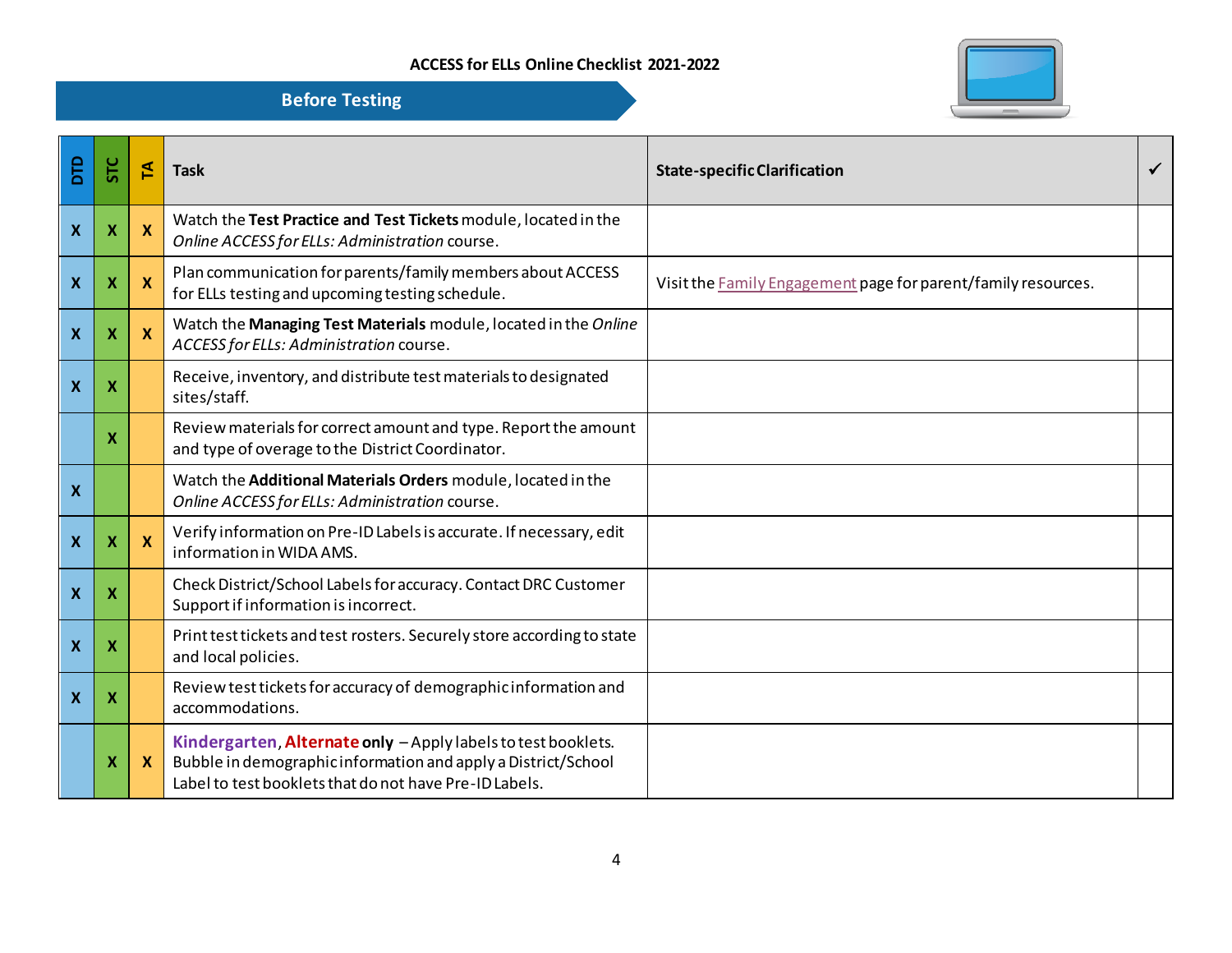| <b>SP</b>                 |   | 14           | <b>Task</b>                                                                                                                                                                                            | <b>State-specific Clarification</b> |  |
|---------------------------|---|--------------|--------------------------------------------------------------------------------------------------------------------------------------------------------------------------------------------------------|-------------------------------------|--|
|                           |   |              | Watch the Administering the Test module, located in the Online<br>ACCESS for ELLs: Administration course.                                                                                              |                                     |  |
| X                         | X | $\mathbf{x}$ | Kindergarten Complete the Kindergarten ACCESS for ELLs:<br>Administration and Scoring training course.                                                                                                 |                                     |  |
|                           |   |              | Alternate Complete the Alternate ACCESS for ELLs: Administration<br>and Scoring training course.                                                                                                       |                                     |  |
|                           |   |              | Have students view Test Demos and try Test Practice items                                                                                                                                              |                                     |  |
|                           |   | X            | Kindergarten Test administrators review Listening and Speaking<br>sample items                                                                                                                         |                                     |  |
|                           |   |              | Alternate Test administrators review sample items                                                                                                                                                      |                                     |  |
| $\boldsymbol{\mathsf{X}}$ | X |              | Watch the Monitoring Test Progress module, located in the Online<br>ACCESS for ELLs: Administration course.                                                                                            |                                     |  |
| X                         | X | <b>X</b>     | Pass required certification quiz (zes). Quizzes are located within the<br>training courses.                                                                                                            |                                     |  |
| X                         | X |              | Ensure all staff involved in testing are certified according to state<br>requirements, have completed required training, and understand<br>how to follow test security and confidentiality procedures. |                                     |  |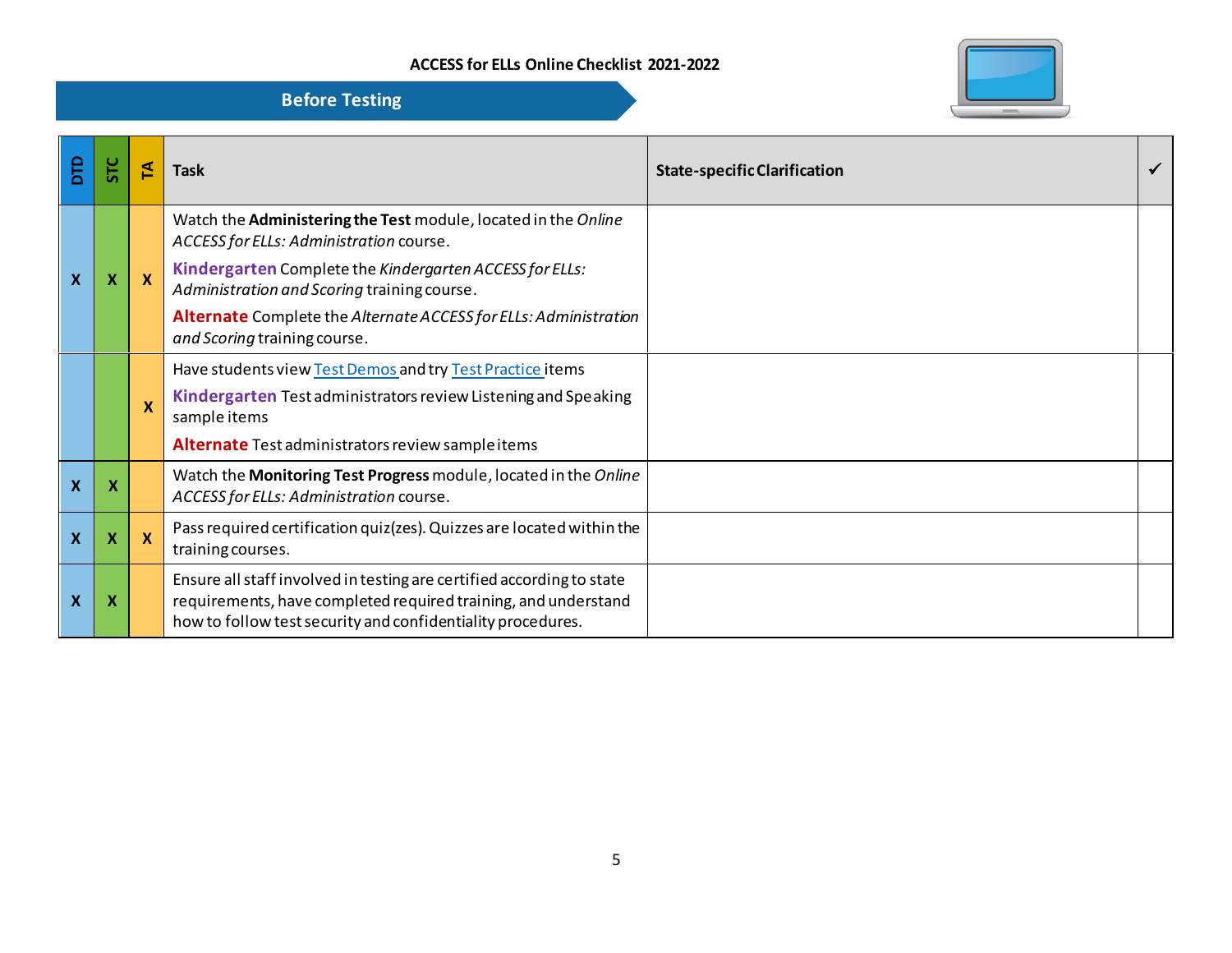

|                           |                           |                           | <b>During Testing</b>                                                                                                                                                        |                                                                                                                                                                                       |              |
|---------------------------|---------------------------|---------------------------|------------------------------------------------------------------------------------------------------------------------------------------------------------------------------|---------------------------------------------------------------------------------------------------------------------------------------------------------------------------------------|--------------|
| <b>DTD</b>                | <b>STC</b>                | 집                         | <b>Task</b>                                                                                                                                                                  | <b>State-specific Clarification</b>                                                                                                                                                   | $\checkmark$ |
|                           |                           | X                         | Set up the testing room according to the Test Administrator<br>Manual. For group settings, ensure students are seated far<br>enough apart to avoid distractions.             |                                                                                                                                                                                       |              |
|                           |                           | X                         | Gather test administration materials: Test Administrator Script(s),<br>Test Administrator Manual, test tickets, test roster, Writing<br>Booklets, #2 pencils, clock, etc.    |                                                                                                                                                                                       |              |
|                           |                           | X                         | Ensure testing devices are ready and distribute necessary<br>materials to students (e.g., booklets, pencils, headsets).                                                      |                                                                                                                                                                                       |              |
|                           |                           | $\boldsymbol{\mathsf{x}}$ | Distribute test tickets to students and verify information on ticket<br>matches student's test plan.                                                                         |                                                                                                                                                                                       |              |
|                           |                           | X                         | Follow all directions provided in the manuals and scripts. Monitor<br>students to ensure test security.                                                                      |                                                                                                                                                                                       |              |
|                           | $\boldsymbol{\mathsf{x}}$ | X                         | After students have completed the Listening and Reading tests,<br>run a Tier Placement Report in WIDA AMS.                                                                   |                                                                                                                                                                                       |              |
|                           | X                         | X                         | Apply labels to Grades 1-3 Writing Test Booklets. Bubble in<br>demographic information and apply a District/School Label to test<br>booklets that do not have Pre-ID Labels. | If District/School Labels are used, ensure that bubbled student<br>information matches student record in WIDA AMS. Incorrect<br>information may result in an incomplete score report. |              |
| $\mathbf{x}$              | $\boldsymbol{X}$          |                           | Report additional material needs to the District Test Coordinator.                                                                                                           |                                                                                                                                                                                       |              |
| $\boldsymbol{\mathsf{X}}$ |                           |                           | Keep track of all material requests from schools during testing<br>and place one additional materials order prior to the end of the<br>testing window.                       | If additional District/School Labels are needed, contact your SEA.                                                                                                                    |              |
| $\mathbf{x}$              | $\boldsymbol{\mathsf{X}}$ | X                         | Securely store all testing materials in between test sessions.                                                                                                               |                                                                                                                                                                                       |              |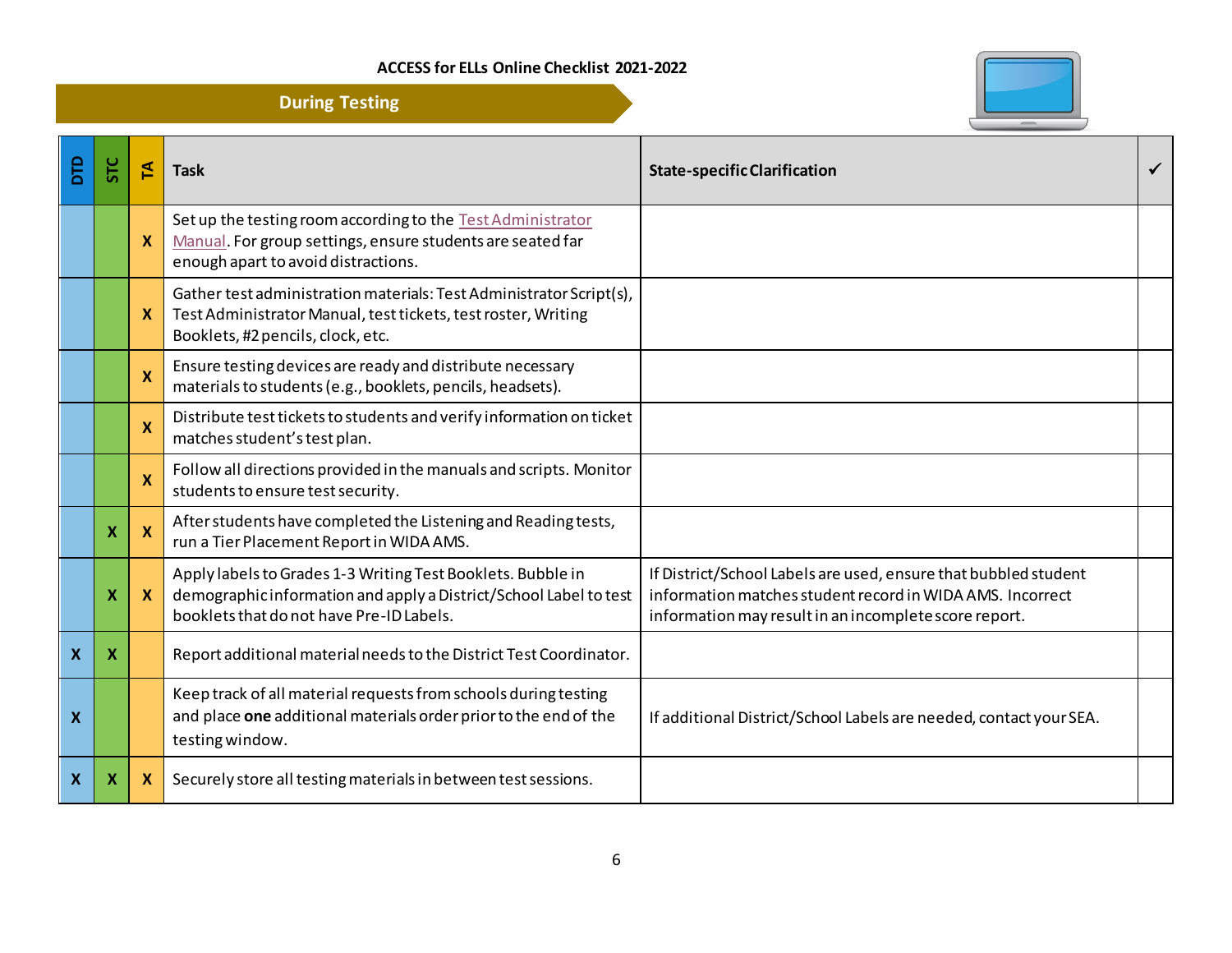|     |                           | <b>During Testing</b>                                                               |                                     |           |
|-----|---------------------------|-------------------------------------------------------------------------------------|-------------------------------------|-----------|
| ہ ا |                           | <b>Task</b>                                                                         | <b>State-specific Clarification</b> | $\sqrt{}$ |
|     | $\boldsymbol{\mathsf{x}}$ | Collect and account for all test materials. Return them to the Test<br>Coordinator. |                                     |           |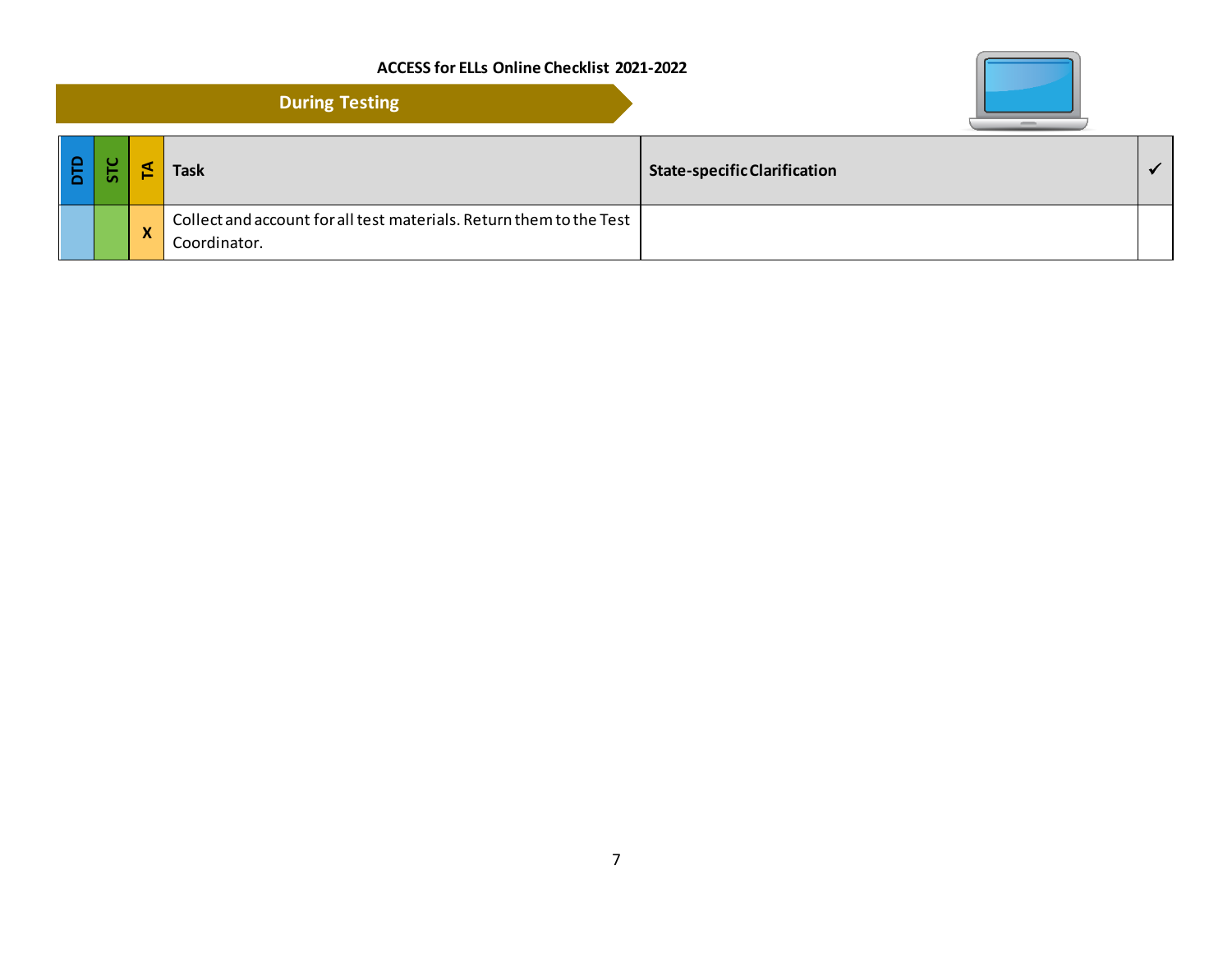

|                           |                           |                    | <b>After Testing</b>                                                                                                                                                                                                                                    |                                                                                                                                                                                                                                                                                                                                                              |   |
|---------------------------|---------------------------|--------------------|---------------------------------------------------------------------------------------------------------------------------------------------------------------------------------------------------------------------------------------------------------|--------------------------------------------------------------------------------------------------------------------------------------------------------------------------------------------------------------------------------------------------------------------------------------------------------------------------------------------------------------|---|
| <b>DTD</b>                | STC                       | $\mathbf{A}$       | <b>Task</b>                                                                                                                                                                                                                                             | <b>State-specific Clarification</b>                                                                                                                                                                                                                                                                                                                          | ✓ |
| $\boldsymbol{X}$          | $\boldsymbol{\mathsf{x}}$ | $\pmb{\mathsf{X}}$ | Watch the After Testing module, located in the Online ACCESS<br>for ELLs: Administration course.                                                                                                                                                        |                                                                                                                                                                                                                                                                                                                                                              |   |
| $\mathbf{X}$              | $\boldsymbol{X}$          |                    | Collect test materials from Test Administrators once testing is<br>completed at each testing site.                                                                                                                                                      |                                                                                                                                                                                                                                                                                                                                                              |   |
| $\mathbf{x}$              | $\boldsymbol{\mathsf{x}}$ | $\boldsymbol{X}$   | Ensure all accommodations and Do Not Score codes are<br>correctly marked on the booklet or in WIDA AMS. See Test<br>Coordinator Manual and the Student Management section of<br>the WIDA AMS User Guide for guidance on entering Do Not<br>Score codes. |                                                                                                                                                                                                                                                                                                                                                              |   |
| $\mathbf{x}$              | X                         |                    | Prepare test materials for return.                                                                                                                                                                                                                      | Refer to Returning Test Materials in Section 3 of the Test<br>Coordinator Manual.                                                                                                                                                                                                                                                                            |   |
| $\mathbf{x}$              | X                         |                    | Return test materials to DRC.                                                                                                                                                                                                                           | Unused Pre-ID labels and scratch paper may be shredded locally.<br>Non-Secure materials including the Test Administrator Manual, Test<br>Coordinator Manual, and Online Test Administrator Script for Grades<br>4-12 should not be returned to DRC. Refer to Section 3 of the Test<br>Coordinator Manual for a full list of secure and non-secure materials. |   |
| $\mathbf{x}$              |                           |                    | Watch the Data Validation module, located in the Online<br>ACCESS for ELLs: Administration course.                                                                                                                                                      |                                                                                                                                                                                                                                                                                                                                                              |   |
| $\mathbf{X}$              |                           |                    | Complete data validation process.                                                                                                                                                                                                                       | Consult district policy.                                                                                                                                                                                                                                                                                                                                     |   |
| $\mathbf{x}$              | $\boldsymbol{X}$          |                    | Watch the Accessing Score Reports module, located in the<br>Online ACCESS for ELLs: Administration course.                                                                                                                                              |                                                                                                                                                                                                                                                                                                                                                              |   |
| $\boldsymbol{\mathsf{X}}$ | X                         |                    | Review and distribute score reports to designated sites/staff.                                                                                                                                                                                          | More information and resources can be found on the Scores and<br>Reports page of the WIDA website.                                                                                                                                                                                                                                                           |   |